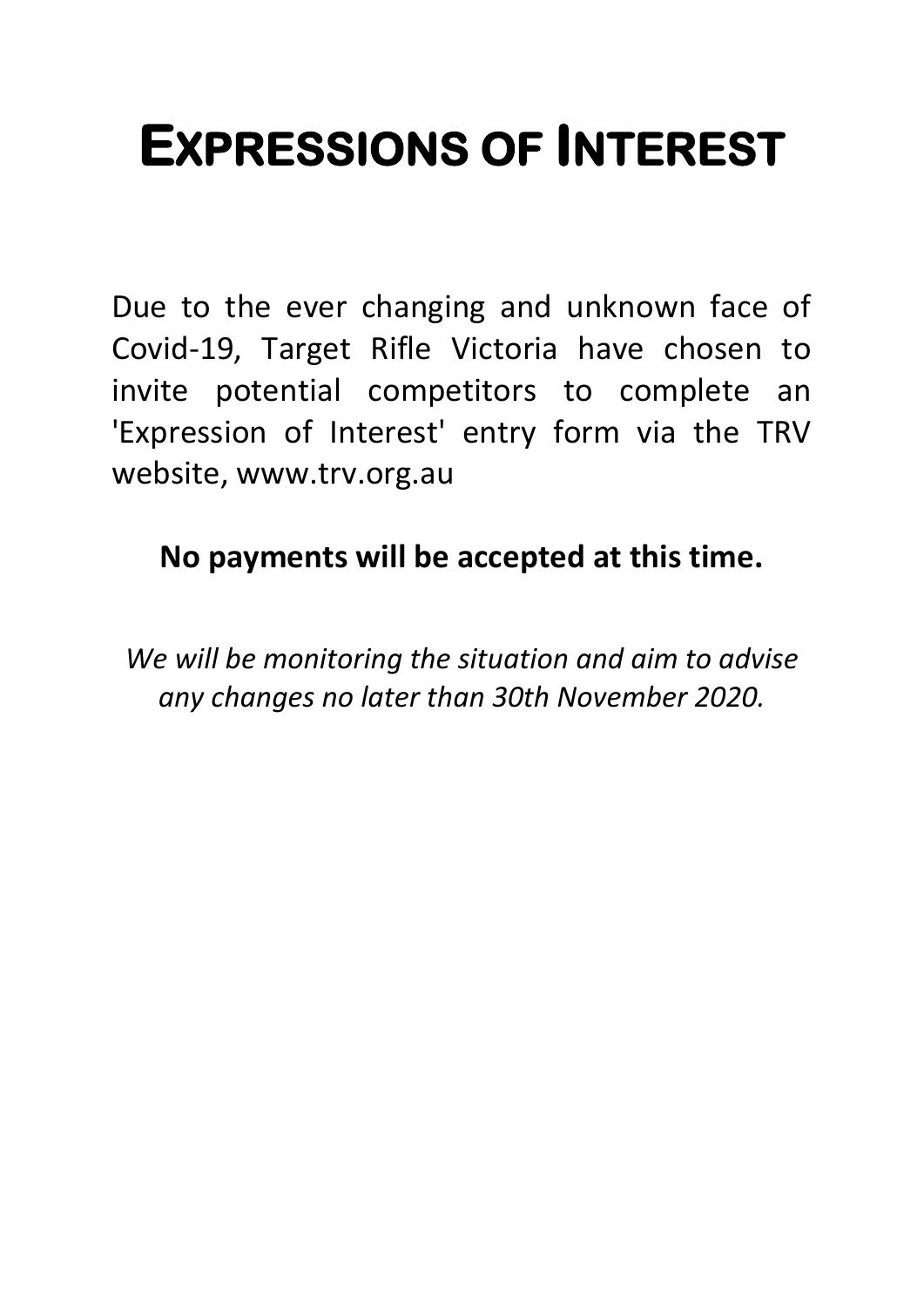

# **TARGET RIFLE AUSTRALIA**

# *National Championships 2021*

*Proudly hosted by*

# **Target Rifle Victoria**



at **Shepparton Small Bore and Air Rifle Club**



Pine Lodge Recreation Reserve 1127 New Dookie Road Pine Lodge

**Wednesday 31st March - Monday 5th April 2021**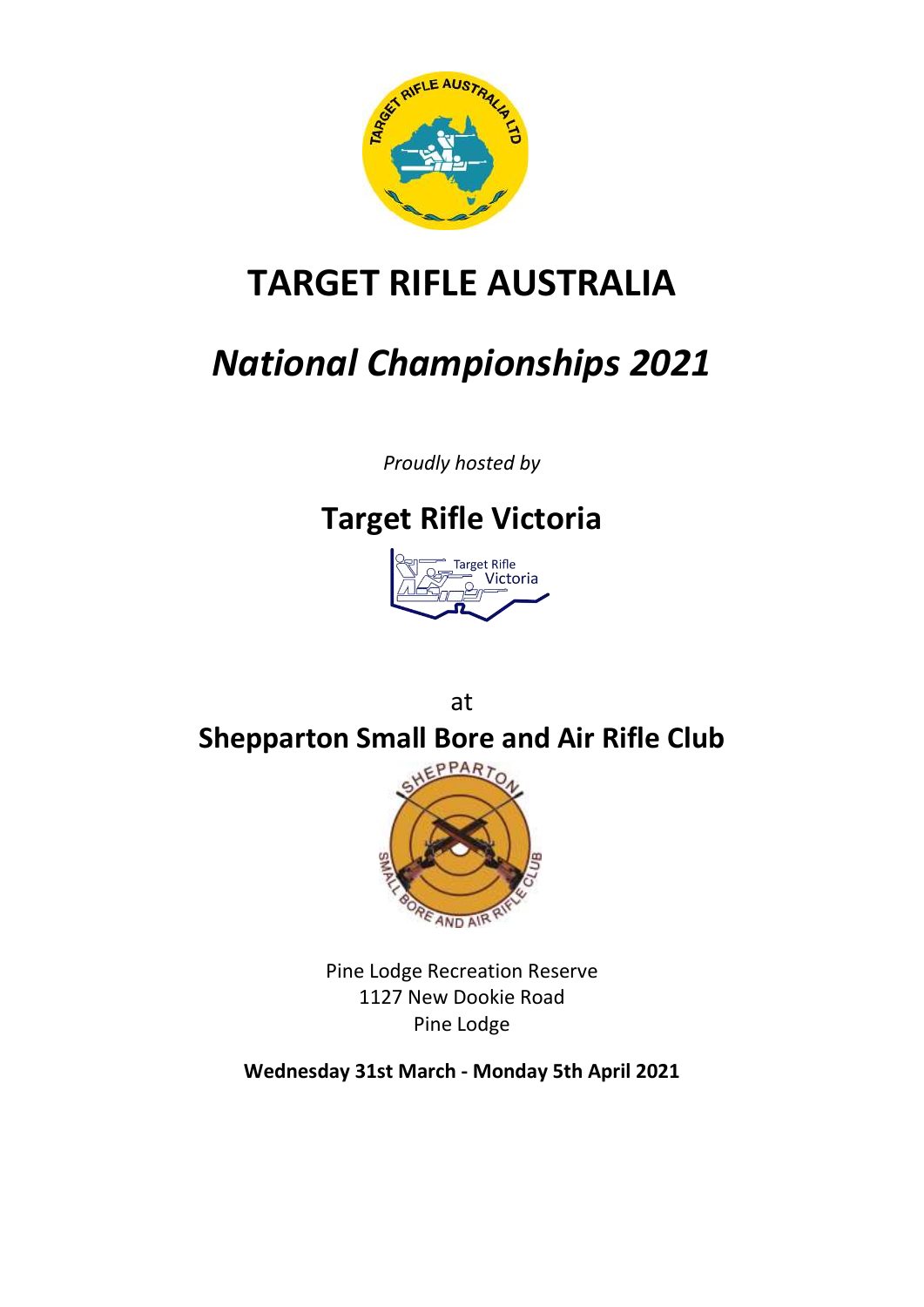# **PROGRAMME OF EVENTS**

| <b>WEDNESDAY 31ST MARCH</b> | All ranges open for training at own cost (\$10)<br>Equipment Control - 9am-3pm                                                 |                                                                                                                                                                                                               |  |  |
|-----------------------------|--------------------------------------------------------------------------------------------------------------------------------|---------------------------------------------------------------------------------------------------------------------------------------------------------------------------------------------------------------|--|--|
| <b>THURSDAY 1ST APRIL</b>   | In conjunction:                                                                                                                | 3 x 40 50m Rifle 3 Position Championship<br>Men's Championship inc. Final<br>Women's Championship inc. Final<br>Junior Championship<br>Veteran Championship<br><b>Graded Championship</b><br>Open State Teams |  |  |
|                             | In conjunction:                                                                                                                | 60 shot 10m Air Rifle Supported<br><b>Graded Championship</b>                                                                                                                                                 |  |  |
|                             | WSPS 3 x 40 Men R7<br><b>WSPS Women R8</b><br>WSPS R3 10m Air Rifle Prone Mixed SH1<br>WSPS R5 10m Air Rifle Prone Mixed SH2   |                                                                                                                                                                                                               |  |  |
| <b>FRIDAY 2ND APRIL</b>     | TRA 50m Bench Rest Day 1                                                                                                       |                                                                                                                                                                                                               |  |  |
|                             | In conjunction:                                                                                                                | 10m Air Rifle 60 shot Men (inc. Final)<br>Junior Men's Championship                                                                                                                                           |  |  |
|                             | In conjunction:                                                                                                                | 10m Air Rifle 60 shot Women (inc. Final)<br>Junior Women's Championship                                                                                                                                       |  |  |
|                             | WSPS R1 10m Air Rifle Standing Men SH1<br>WSPS R2 10m Air Rifle Standing Women SH2<br>WSPS R4 10m Air Rifle Standing Mixed SH2 |                                                                                                                                                                                                               |  |  |
| <b>SATURDAY 3RD APRIL</b>   | ISSE 50m Prone 60 shot Men<br><b>ISSF 50m Prone 60 shot Women</b>                                                              |                                                                                                                                                                                                               |  |  |
|                             | WSPS R6 50m Rifle Prone Mixed SH1<br>WSPS R9 50m Rifle Prone Mixed SH2                                                         |                                                                                                                                                                                                               |  |  |
|                             | TRA 50m Bench Rest Day 2<br>In conjunction:                                                                                    | <b>Graded Championship</b>                                                                                                                                                                                    |  |  |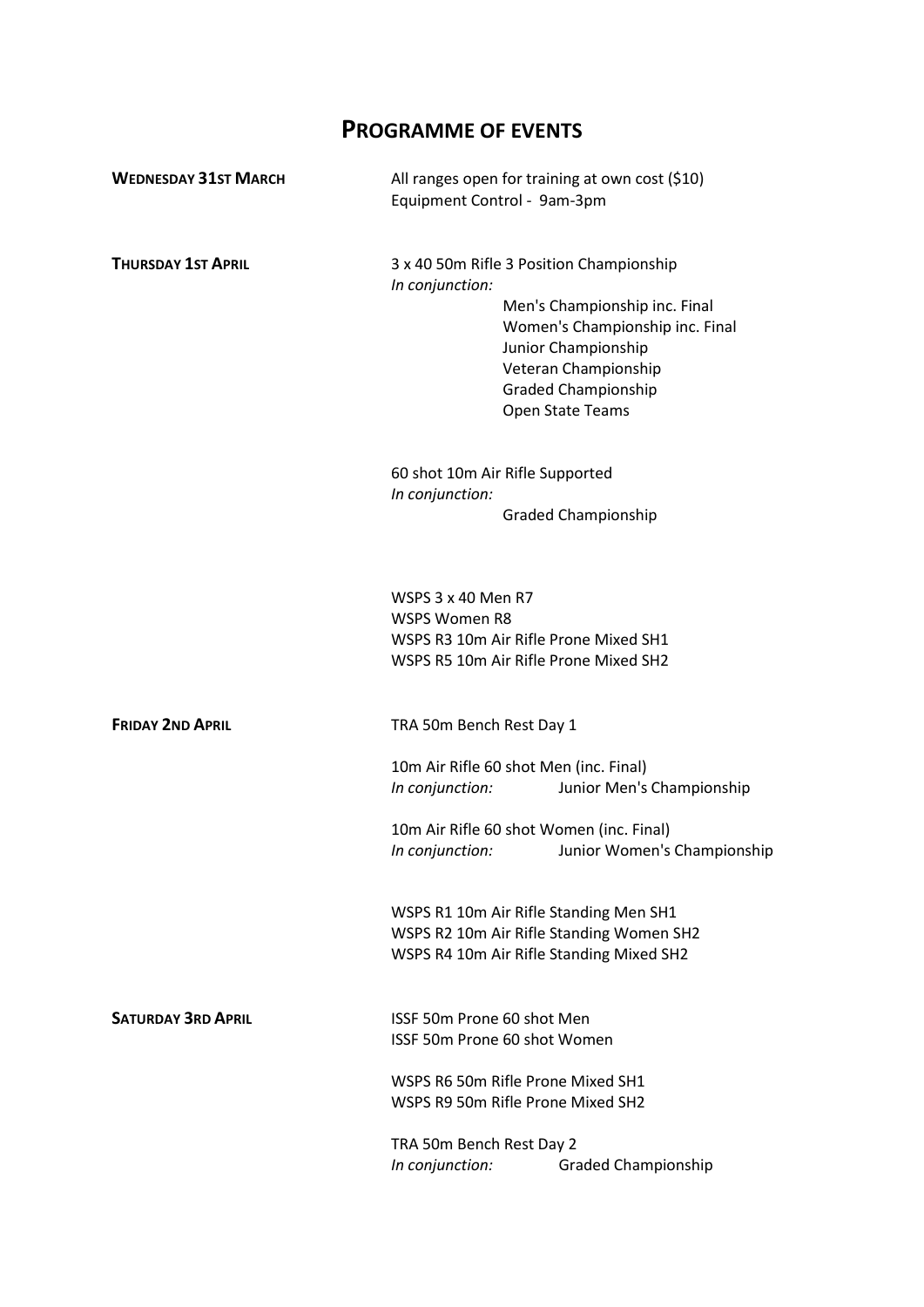|                         |                                                                | Open Championship<br>Junior Championship<br>Open State Teams                                                                                                                                                                                            |  |
|-------------------------|----------------------------------------------------------------|---------------------------------------------------------------------------------------------------------------------------------------------------------------------------------------------------------------------------------------------------------|--|
|                         | 60 shot Air Rifle Open (inc. Open Final)<br>In conjunction:    |                                                                                                                                                                                                                                                         |  |
|                         |                                                                | <b>Graded Championship</b><br>Junior Championship<br>Veteran Championship<br>Open State Teams (3 person)<br>Junior State Teams (2 person)<br>Champion of State Champion                                                                                 |  |
|                         | Social Evening - TBC                                           |                                                                                                                                                                                                                                                         |  |
| <b>SUNDAY 4TH APRIL</b> | Jim Smith Day 1<br>In conjunction:                             | Selection of Slazenger Team<br>Selection of Lord Wakefield Team                                                                                                                                                                                         |  |
|                         | Air Rifle Mixed Teams                                          |                                                                                                                                                                                                                                                         |  |
|                         | 25m Air Bench 75 shots<br>Open Championship<br>In conjunction: |                                                                                                                                                                                                                                                         |  |
|                         |                                                                |                                                                                                                                                                                                                                                         |  |
| <b>MONDAY 5TH APRIL</b> | Jim Smith Day 2                                                |                                                                                                                                                                                                                                                         |  |
|                         | In conjunction:                                                | Open Championship (120 shot)<br>Veteran Championship (120 shot)<br>Junior Under 21 Prone (120 shot)<br>Slazenger Team Match<br>Lord Wakefield Cup Match<br>Graded Championship (120 shot)<br>Chairman's Trophy Team<br>Junior 50m State Team (2 person) |  |
|                         | <b>Target Sprint</b><br>50m Prone State Team Match             |                                                                                                                                                                                                                                                         |  |

50m Prone Champion of State Champions

Farewell Dinner - venue TBA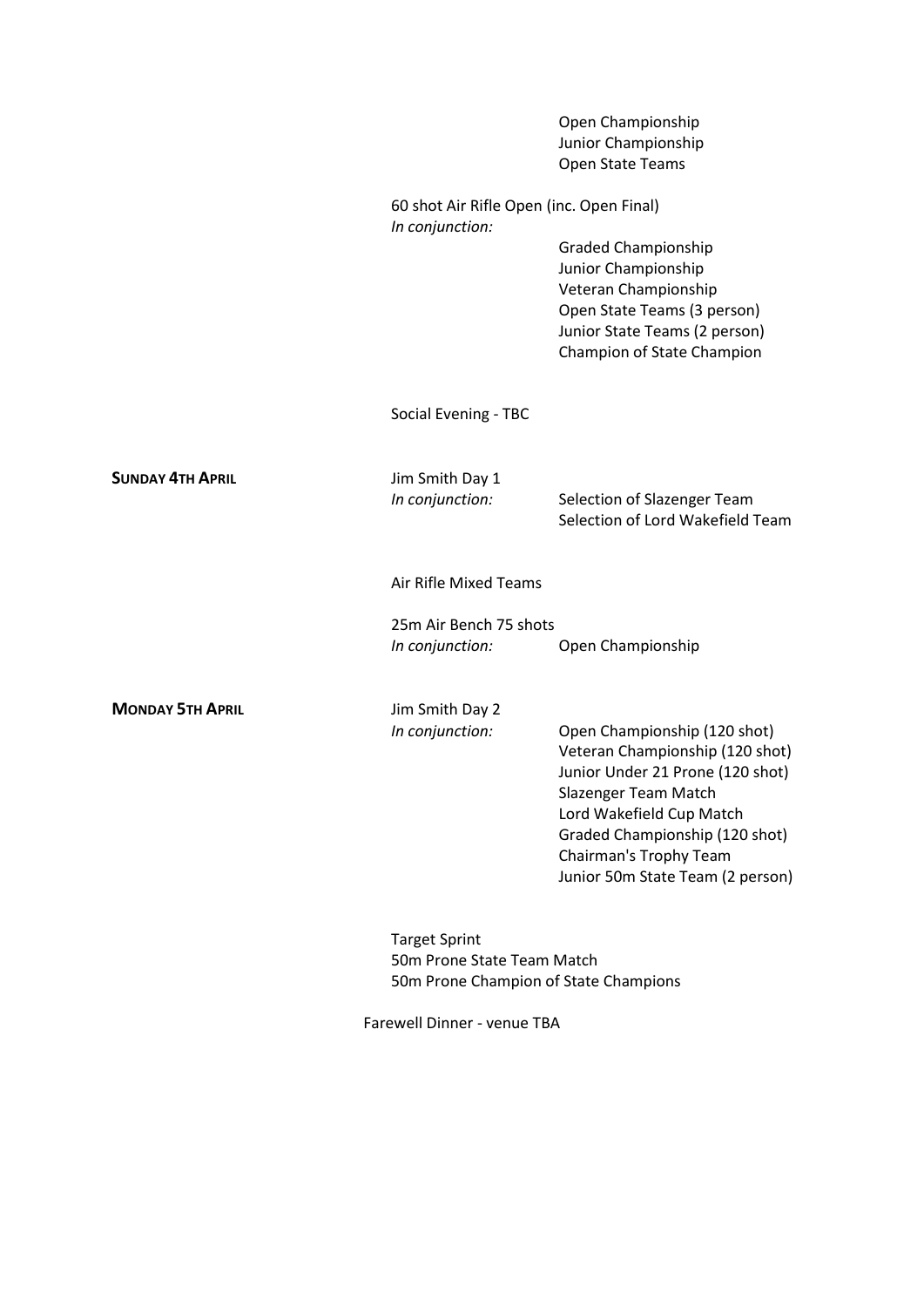# **Shepparton Small Bore and Air Rifle Club**

# 1127 New Dookie Road

Pine Lodge

*The range is located approximately 15 minutes from the town centre* 



#### **ACCOMMODATION**

A limited numbered of camping/caravan sites are available at the range. Please contact Sue Lott on flipper105@hotmail.com for details.

#### **BIG4 Shepparton Park Lane Holiday Park Secura Lifestyle Shepparton East**

7835 Goulburn Valley Highway, Kialla 15 Orrvale Road, Shepparton PH: 03 5823 1576 PH: 03 5829 2396

PH: 03 5831 8280 PH: 03 5831 2044

Central Shepparton Apartments **Southgate Motor Inn** 507 Wyndham Street, Shepparton 630 Wyndham Street, Shepparton PH: 0428 194 799 PH: 03 5821 4833

**Wyndhamere Motel**  65-67 Wyndham Street, Shepparton PH: 03 5821 3088

Addison Motor Inn **Pines Country Club Motor Inn** 33-37 Wyndham Street, Shepparton 103-109 Numurkah Road, Shepparton

❖ *These are some suggested hotels in the areas close to the ranges and are not recommended or supported by TRV or the SSBARC in any way.*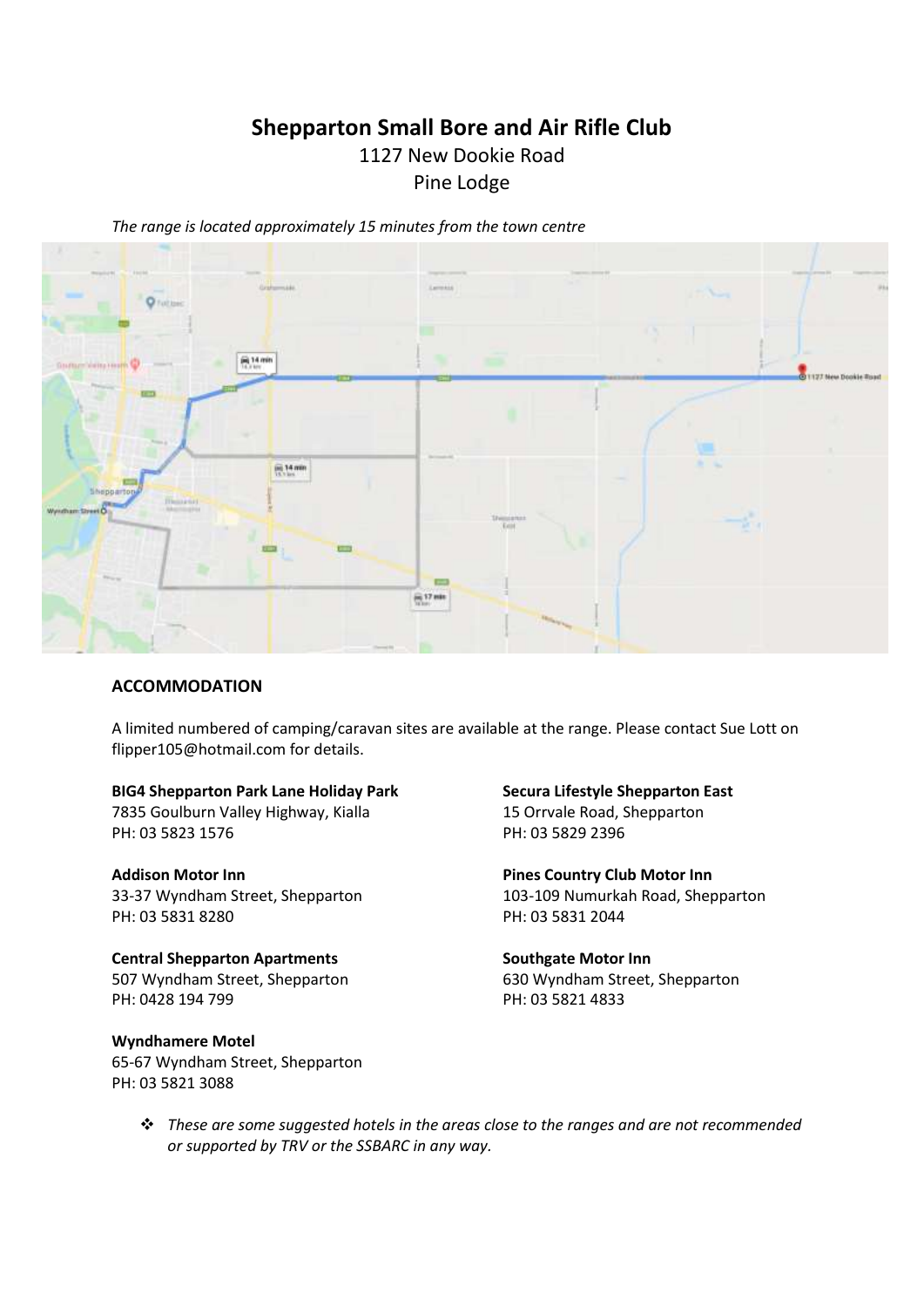## **Firearm License and Storage**

Secure storage facilities will be available the venue for the duration of the event. Victoria recognises licenses issued in other States for the purpose of entering a competition.

#### *Extract from Victorian police web site.*

#### **Visiting or working in Victoria on a temporary basis**

If you hold a firearm licence interstate you can possess, carry and use firearms in Victoria in the following circumstances provided your firearm licence allows you to do the same in your home state or territory:

• Shooting competitions - For taking part in a Victorian shooting competition as a competitor, instructor, referee, supervisor, competition judge or range officer at an approved club or organisation. You may only use a category A or B long-arm or general category handgun. You must carry your firearm licence with you and transport your firearms in a safe and secure manner at all times.

#### **Juniors**

Last updated: 14 May 2020

Juniors can obtain a firearm licence in Victoria when they are aged between 12 and 17 (inclusive) but only:

• To carry and use category A & B long-arms, category C long-arms (shotgun only) or general category handguns; and

• In order to receive instruction in the use of firearms or to engage in sport or target shooting competitions; and

• Where they carry and use that firearm under the immediate supervision of an adult with a full licence for the same category of firearm.

A junior licence holder cannot own or store firearms but their parent(s) can apply for a firearm licence to own and store firearms on their child's behalf. Shooting clubs may also loan club firearms out to juniors whilst on an approved shooting range and under instruction.

Victoria Police recommends that licence holders supervising juniors should be within 1 metre of the junior and paying close attention to them in all instances where they possession and/or use of a firearm.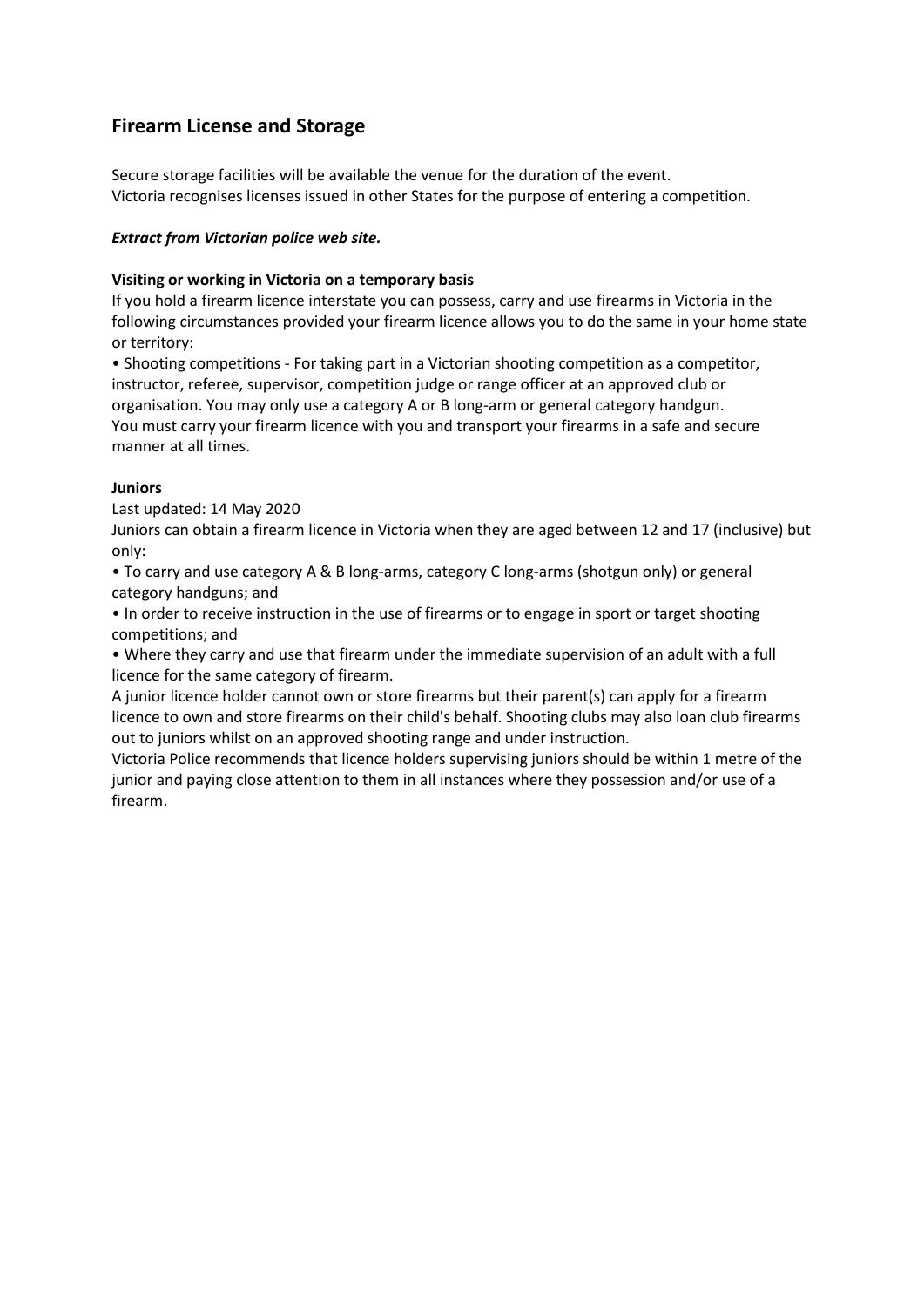# **ENTRY FORM TRA NATIONAL CHAMPIONSHIPS 2021**

| Please note - Preferred entry is via the online Bpay entry web page at www.trv.org.au - alternatively<br>fill in below form and post together with a cheque made out to TRV - 2757 Princes Highway, Port<br>Fairy VIC 3284 |       |         |  |  |  |  |  |
|----------------------------------------------------------------------------------------------------------------------------------------------------------------------------------------------------------------------------|-------|---------|--|--|--|--|--|
|                                                                                                                                                                                                                            |       |         |  |  |  |  |  |
|                                                                                                                                                                                                                            |       |         |  |  |  |  |  |
|                                                                                                                                                                                                                            |       |         |  |  |  |  |  |
|                                                                                                                                                                                                                            |       |         |  |  |  |  |  |
|                                                                                                                                                                                                                            |       |         |  |  |  |  |  |
|                                                                                                                                                                                                                            |       |         |  |  |  |  |  |
|                                                                                                                                                                                                                            |       |         |  |  |  |  |  |
| <b>RIFLE DETAILS -</b>                                                                                                                                                                                                     |       |         |  |  |  |  |  |
| Rifle No1 Make                                                                                                                                                                                                             | Model | Calibre |  |  |  |  |  |
|                                                                                                                                                                                                                            |       |         |  |  |  |  |  |
|                                                                                                                                                                                                                            |       |         |  |  |  |  |  |
| Rifle No2 Make                                                                                                                                                                                                             | Model | Calibre |  |  |  |  |  |
|                                                                                                                                                                                                                            |       |         |  |  |  |  |  |
| Rifle No3 Make                                                                                                                                                                                                             | Model | Calibre |  |  |  |  |  |
|                                                                                                                                                                                                                            |       |         |  |  |  |  |  |
|                                                                                                                                                                                                                            |       |         |  |  |  |  |  |
| Rifle No4 Make                                                                                                                                                                                                             | Model | Calibre |  |  |  |  |  |
|                                                                                                                                                                                                                            |       |         |  |  |  |  |  |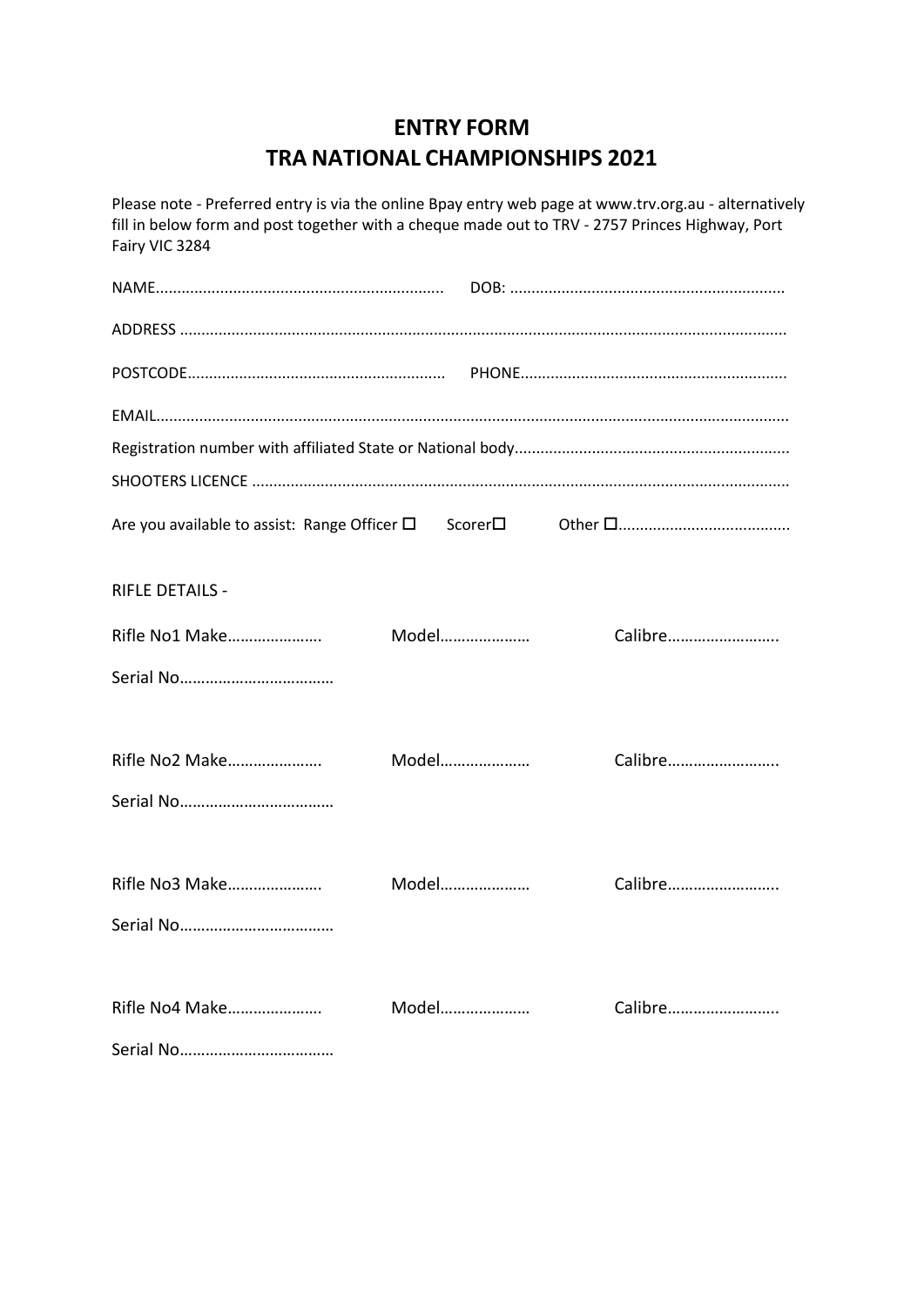| <b>EVENTS</b>                                         | <b>GRADE</b> | <b>ENTRY FEE</b> | <b>TOTAL</b> |
|-------------------------------------------------------|--------------|------------------|--------------|
| ISSF 50m Rifle 3 Position Men's Championship 3 x 40   |              | \$45             |              |
| ISSF 50m Rifle 3 Position Women's Championship 3 x 40 |              | \$45             |              |
| 10m Air Rifle Supported (60 shot)                     |              | \$45             |              |
| TRA 50m Bench Rest (120 shot)                         |              | \$60             |              |
| <b>ISSF 10m Air Rifle Men</b>                         |              | \$45             |              |
| <b>ISSF 10m Air Rifle Women</b>                       |              | \$45             |              |
| <b>ISSF 50m Prone Men</b>                             |              | \$45             |              |
| <b>ISSF 50m Prone Women</b>                           |              | \$45             |              |
| 10m Air Rifle Open                                    |              | \$45             |              |
| 50m Jim Smith 120 shot Prone                          |              | \$60             |              |
| <b>10m Air Rifle Mixed Teams</b>                      |              | \$30PT           |              |
| <b>Target Sprint</b>                                  |              | \$10             |              |
| 25m Air Bench Open Championship                       |              | \$45             |              |
| WSPS 50m 3 x 40 R7 & R8                               |              | \$45             |              |
| WSPS 10m R3 & R5 Air Rifle Prone SH1 & SH2            |              | \$45             |              |
| WSPS 10m R1, R2 & R5 Standing SH1 & SH2               |              | \$45             |              |
| WSPS 50m R6 & R9 Prone SH1 & SH2                      |              | \$45             |              |
| <b>Saturday Night Function</b>                        |              |                  |              |
| <b>Presentation Dinner</b>                            |              |                  |              |
| <b>Total</b>                                          |              |                  |              |